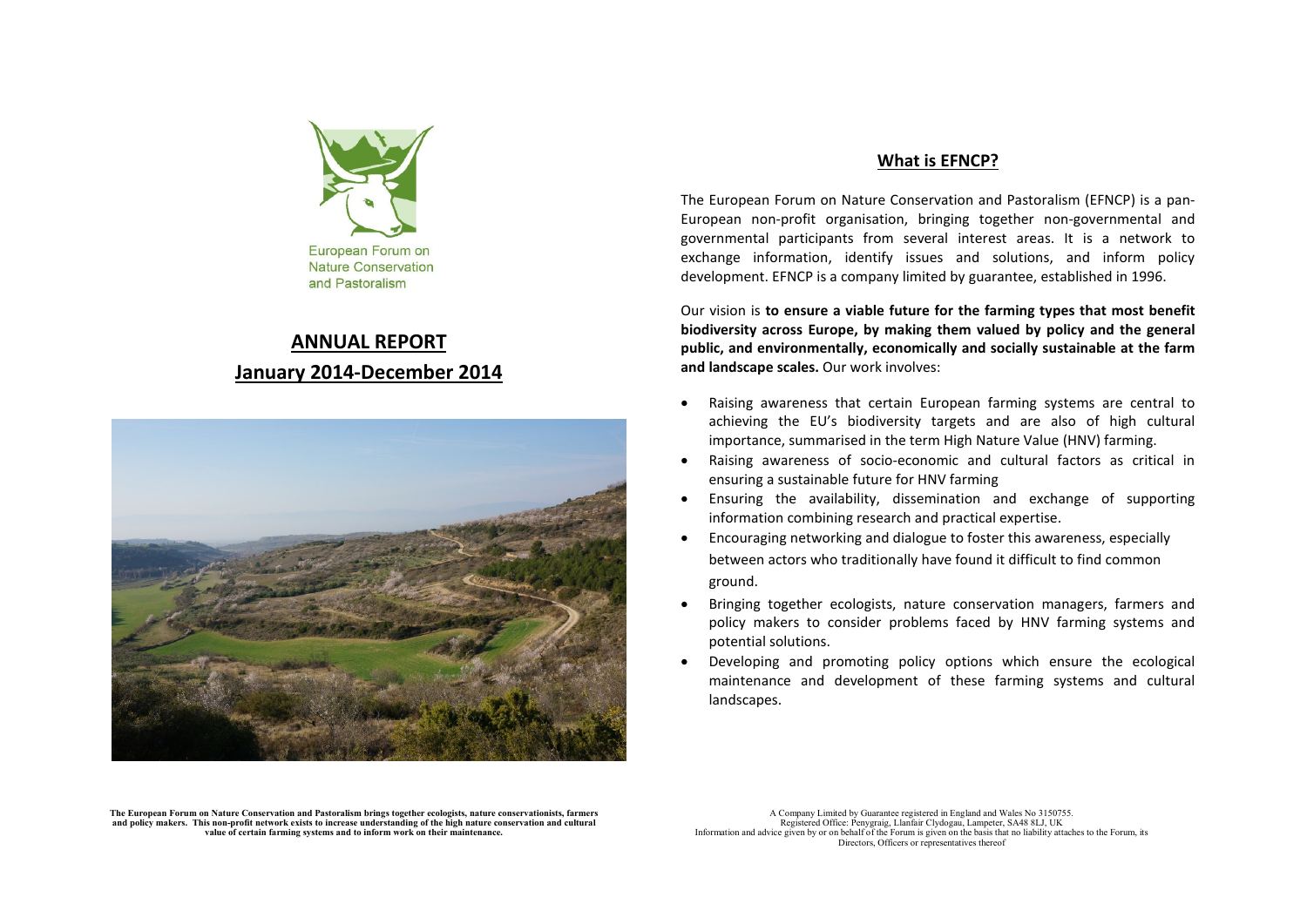2014 was if anything a more difficult year than 2013, but one which ended with some good news and again with our finances relatively unscathed. For the second year in a row, we failed to be awarded a DG ENV NGO support grant. The application criteria have been changed somewhat for the 2015 round and the Directors felt it was still worth submitting another application.

In Ireland the Heritage Council continued to support our work in the absence of co-funding. We were not able to employ a project officer, but through partnership with IT Sligo and the use of specialist commonage experts, we played a unique advisory and capacity building role in the CAP implementation debate, both directly and with a group of marginal farmers.

The ESSEDRA project continued in SE Europe, and secured funding for a second two-year period. 2014's work in England's North Pennines led to the chance to bring together similar projects over the whole so-called Northern Upland Chain. In Spain we were closely involved in the development of the new Plataforma por la Ganadería Extensiva y el Pastoralismo, especially on the implementation of the new CAP. Our final output for WWF Spain was an analysis of regional Rural Development Programmes to assess their support for HNV farming.

We continued to be active in the EU policy sphere despite the absence of funding for this work. We followed crucial developments in the drafting of new EU rules and Commission guidance on the eligibility for CAP support of permanent pastures with trees and shrubs. We lobbied the Commission for changes to the drafted texts and provided evidence to support this; positive changes were made in the final texts.

The year ended positively, with an EFNCP-led partnership in Ireland and Navarra (Spain) securing one of only two grants from the DG ENV to develop and trial results-based agri-environment pilot schemes (RBAPS).

Exchange rate variance continues to be a concern. Nevertheless, we managed to break even once more. The lack of full-time staff at the core of the organisation is however taking its toll in terms of our coherence and effectiveness.

# **Directors' Report Focus on TYFA – an EFNCP/IDDRI agroecology project**

Ten Years For Agroecology (TYFA) is a project originating from a 2012 Brussels expert meeting on Integrating biodiversity in CAP reform. It concluded that we need to consider the wider context in which the evolution of High Nature Value (HNV) farming takes place, both in terms of markets (e.g., competition between extensive and intensive livestock systems) and policy framework.

The workshop attendees were convinced that, far from being a backward-looking activity, HNV farming systems have an irreplaceable role to play in a broader agroecological future for Europe's farming systems, but this only becomes clear when we take the long perspective. We have set out to do just that.

With this vision, shared by Europe's largest environmental NGOs, EFNCP and the Institute for Sustainable Development and International Relationships (IDDRI) initiated the Ten Years For Agroecology (TYFA) project: "Ten Years" because while change is urgently needed, this is not a project which ends with the next CAP

With support from the Fondation pour le Progrès de l'Homme, a feasibility study has been completed, so we now have:

- a project strategy, with two main aspects:
	- o coordinating a platform of European NGOs to run TYFA
	- o creating a vision for the policy transition that could lead to an alternative scenario, rather than a "Business As Usual" situation in which biodiversity and most of the other environmental heritage associated with farming are likely to collapse.
- a methodological framework which ensures that the scenario analysis will be reliable and have enough credibility to influence the European debate. It will involve both an EU-level analysis and contrasted case studies -
- a funding strategy which will allow for a robust and ambitious project

EFNCP has been involved in both the strategic and methodological design work. The design of the project is now completed, case study pilots are being developed and the main work will start as soon as the bulk of funding is confirmed.